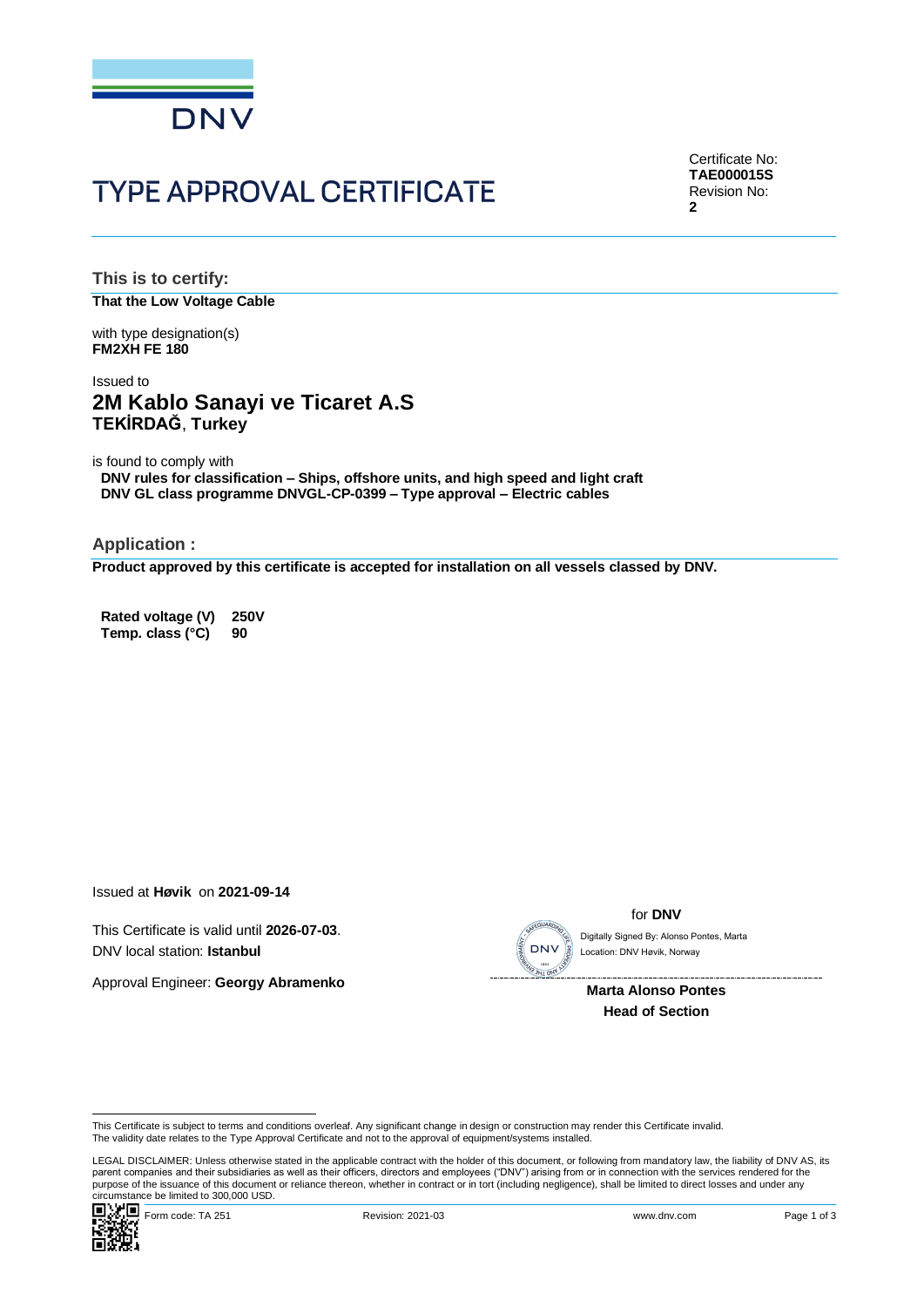

#### **Product description** FM2XH FE 180 250 V

| Construction:    |                                                                 |
|------------------|-----------------------------------------------------------------|
| Conductors:      | Plain annealed stranded copper class 2 or tinned copper class 5 |
| Core insulation: | Mica tape $+$ XLPE                                              |
| Separator:       | Polyester tape                                                  |
| Outer sheath:    | SHF <sub>1</sub>                                                |

| No of Elements:                   | Cross sectional area $\lceil mm^2 \rceil$ |  |  |
|-----------------------------------|-------------------------------------------|--|--|
| 2 3 4 5 7 10 12 14 16 19 24 27 37 | 0.75                                      |  |  |

### **Application/Limitation**

This cable is fire resistant according to IEC 60331.

The requirements of SOLAS Amendments Chapter II-1, Part D, Reg. 45, 5.2 (provision to be taken to limit Fire Propagation along Bunches of Cables or Wires) are fulfilled without any additional measures.

# **Type Approval documentation**<br>Data sheet: 2M Kablo datasheet re

Data sheet: 2M Kablo datasheet ref. no. 0258-4-15, date 10.02.2016<br>Test reports: 2M Kablo test reports, ref. techdocs 24-32, received 03.0 2M Kablo test reports, ref. techdocs 24-32, received 03.06.2016, techdoc 19, received 04.09.2019 Statement of design description changes dated 24.05.2021

### **Tests carried out**

| <b>Standard</b> | <b>Issued</b> | <b>General description</b>                                                                                                                                                                                                            | Limitation                                                             |
|-----------------|---------------|---------------------------------------------------------------------------------------------------------------------------------------------------------------------------------------------------------------------------------------|------------------------------------------------------------------------|
| IEC 60092-350   | 2014-08       | General construction and test methods of power,<br>control and instrumentation cables for shipboard<br>and offshore applications                                                                                                      |                                                                        |
| IEC 60092-360   | 2014-04       | Electrical installations in ships - Part 360:<br>Insulating and sheathing materials for shipboard<br>and offshore units, power, control, instrumentation<br>and telecommunication cables.                                             |                                                                        |
| IEC 60092-376   | 2017-05       | Cables for control and instrumentation circuits<br>150/250 V (300 V)                                                                                                                                                                  |                                                                        |
| IEC 60331-21    | 1999-04       | Fire resistance / Circuit integrity - Test for electric<br>cables under fire conditions-Circuit integrity - Part<br>21                                                                                                                | Minimum 180 minutes<br>flame application $+15$<br>minutes cooling down |
| IEC 60331-1/2   | 2018-03       | Fire resistance / Circuit integrity - Test for method<br>for fire with shock at temperature of at least 830°C<br>for cables rated up to and including 0,6/1 kV                                                                        |                                                                        |
| IEC 60332-3-22  | 2018-07       | Tests on electric and optical fibre cables under<br>fire conditions - Part 3-22: Test for vertical flame<br>spread of vertically-mounted bunched wires or<br>cables - Category A                                                      | <b>Bunch test</b><br>Category A                                        |
| IEC 60332-1-2   | 2006-07       | Tests on electric cables under fire conditions.<br>Test for vertical flame propagation for a single<br>insulated wire or cable.                                                                                                       |                                                                        |
| IEC 60754-1     | 2011-11       | Test on gases evolved during combustion of<br>materials from cables - Determination of the<br>amount of halogen acid gas                                                                                                              | Low Halogen:<br><0,5% Halogen                                          |
| IEC 60754-2     | $2011 - 11$   | Test on gases evolved during combustion of<br>materials from cables - Determination of the<br>degree of acidity of gases evolved during the<br>combustion of materials taken from electric cables<br>by measuring pH and conductivity | Halogen free:<br>pH > 4.3<br>Conductivity $<$ 10 $\mu$ S               |